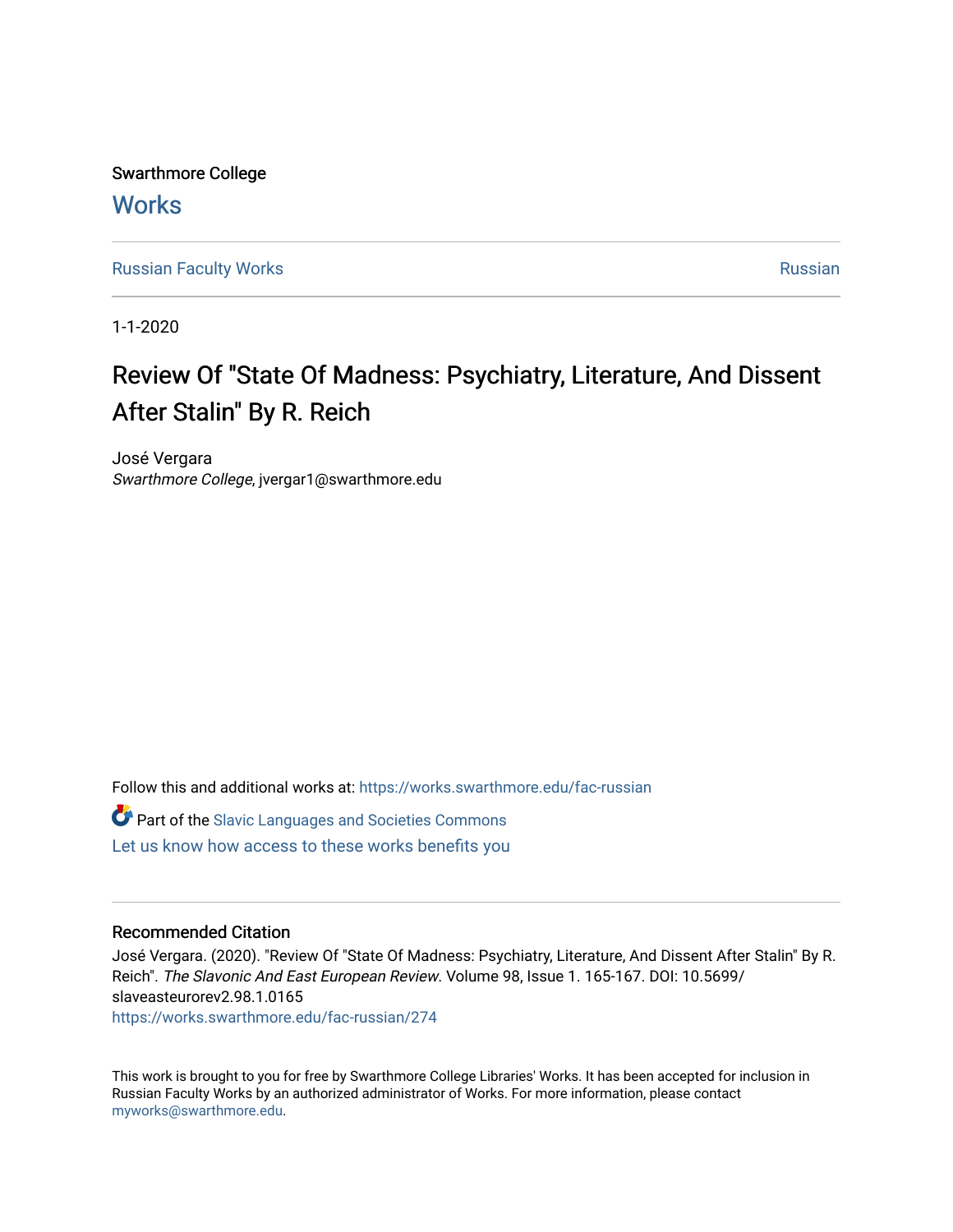### REVIEWS 165

series of acquaintances the author interviewed to frame his representation of the Gulag (Grossman was never arrested himself), helping this text to become both his most ambitious stylistic work and the clearest crystallization of his political-philosophical views.

A question arises from Popoff's references to the poet Semen Lipkin's memoir about Grossman, *Zhizn´ i sud´ba Vasiliia Grossmana* (Moscow, 1990). Lipkin was Grossman's confidant in the post-war years and his text formed an important basis for early scholarship on the author. However, recent research by Iurii Bit-Iunan and David M. Fel´dman, published in Russian as *Vasilii Grossman v zerkale literaturnykh intrig* (Moscow, 2015) and *Vasilii Grossman: literaturnaia biografiia v istoriko-politicheskom kontekste* (Moscow, 2016), has questioned some of the detail of Lipkin's account. Popoff likely decided that, as the memoir of Grossman's closest friend, Lipkin's text could not be dismissed. Furthermore, her analysis does not rely too heavily on any one particular source. However, it would have been helpful to note the potential problems of memory and subjectivity inherent to using this, or indeed any, memoir as a source for biography.

Nonetheless, Popoff's work is an engaging contribution to Grossman scholarship likely to appeal to general and expert readers alike. Its contextual approach provides a useful framework with which to introduce Grossman's work within the historical developments that shaped his writing and ideas. Her readings of the author's early novels and identification of new source material in regard to the later works are very helpful for those wishing to understand his thought and narrative style in detail.

#### *University College, University of Oxford* O. T. Jones

Reich, Rebecca. *State of Madness: Psychiatry, Literature, and Dissent After Stalin*. Northern Illinois University Press, Dekalb, IL, 2018. xi + 283 pp. Illustrations. Notes. Bibliography. Index. \$60.00.

A literary study is only as good as its villain. In the case of Rebecca Reich's analysis of Soviet punitive psychiatry, dissident writing, and their intersections, the author has found an excellent antagonist in Andrei Snezhnevskii, who 'at the time of his death in 1987 […] had been memorialized as a consummate clinician', but 'just two years later […] was being remembered as the architect of a diagnostic system that facilitated the pathologization of *inakomyslie*' (p. 24). Through a series of multifaceted close readings of writings by psychiatrists including Snezhnevskii, Reich demonstrates in her first chapter how 'the business of a psychiatrist was making accurate diagnoses based on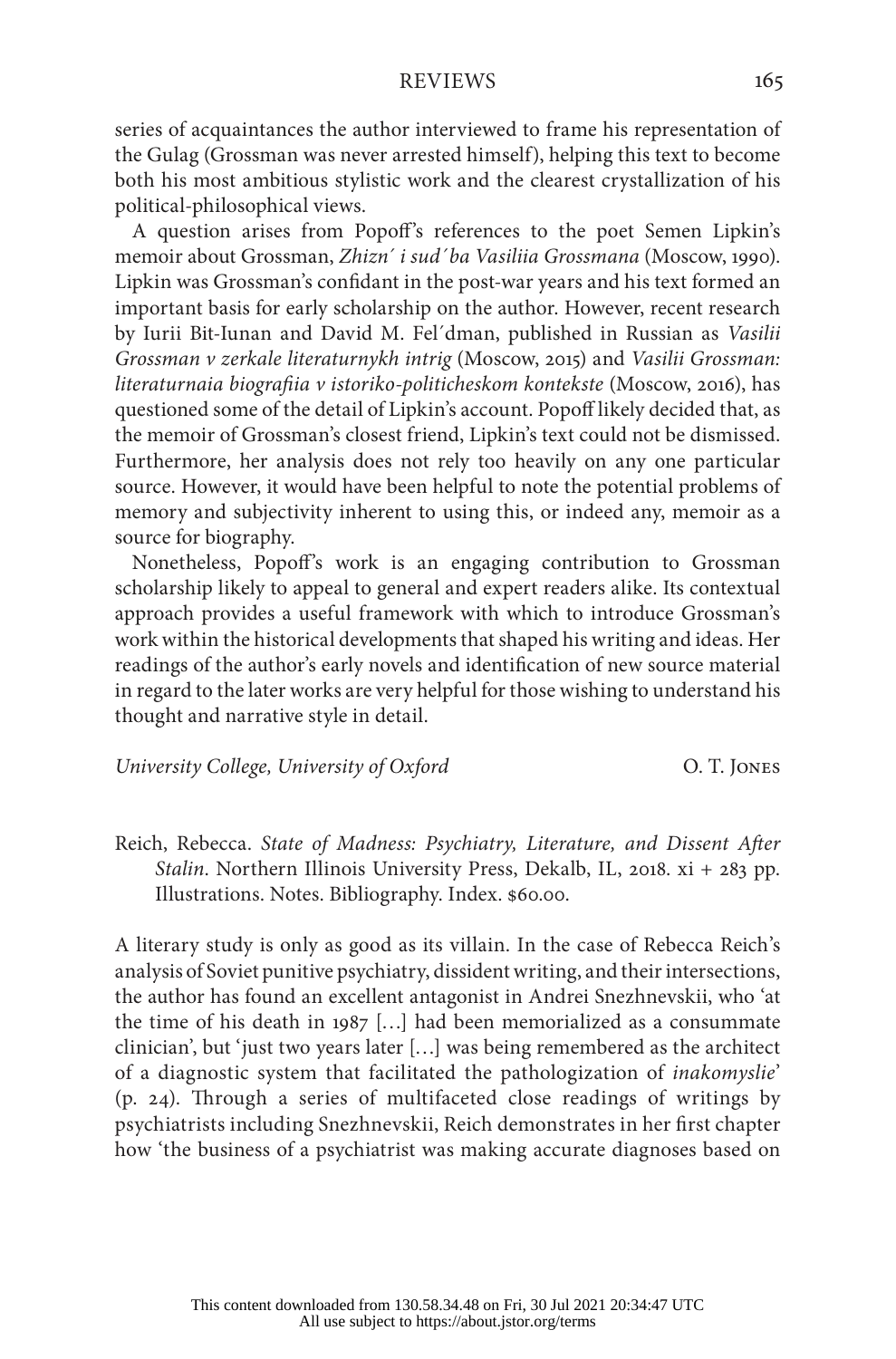objective facts and methods. Yet within that context was room for a subjective skill that ultimately amounted to an '"art [of diagnosis]"' (p. 27).

Starting from this opposition, Reich explores how the state and its psychiatrists, on the one hand, and political dissidents and dissenting writers, on the other, engaged in a rhetorical war from the 1950s to the 1980s. Doctors could hospitalize those '*inakomyslie*' for expressing beliefs that contradicted Soviet ideology, leading dissenters into a 'discursive trap' (p. 5). The psychiatrists regarded their diagnoses as objectively pure, despite the fact that they were constructed from interviews, as well as from other evidence that required interpretation; indeed, their psychiatric reports betrayed a subjective approach to describing patients' life histories, symptoms, attitudes toward the state, or even their art. Any arguments that dissenters would make against their own diagnosis could then be deployed as evidence of insanity. The vicious circle of Soviet psychiatry grew tighter around them as the very question of what it meant to be mad was addressed in these various realms of society.

But such rhetoric cuts both ways, of course. Dissenters of assorted stripes fought back, as Reich shows in the remaining chapters, by 'depathologiz[ing] themselves and pathologiz[ing] the state', by arguing through their writings (artistic or otherwise) that it was *society* that had taken the dive into madness (p. 60). In chapter two, Reich focuses on political dissidents (Aleksandr Vol´pin, Vladimir Bukovskii, Semen Gluzman) and the strategies they developed to combat the discursive trap. For instance, Vol´pin promoted appealing to legalese and the alleged rights of Soviet citizens over the psychiatric discourse. Reich afterward turns her attention elsewhere, taking up literary figures rather than explicitly political ones. Joseph Brodsky, the subject of chapter three, countered the Soviet state's adoption of the dictum 'existence determines consciousness' with his own 'art of estrangement', exploring in the process what happens to writers who allow their artistic energies to run amok (p. 145). Next, in chapter four, Reich contrasts Lenin's 'reflection theory', which turned into 'a pathological tendency to perceive and represent life itself as it if were a malleable work of art', with Andrei Siniavskii's *ostranenie*, à la the Formalist Viktor Shklovskii, and, finally, in chapter five, the state's focus on psychiatric dis/simulation is paired with Venedikt Erofeev's 'mask of madness', behind which he rendered his entire life into a lived theatrical performance (pp. 149, 187).

At times it is difficult to see how all these pieces of Reich's fascinating study fit together, how Brodsky, for example, who explored madness in very personal terms, rather than through a social lens, fits into the same scheme as those she considers 'dissidents' proper. The sparse linking threads between chapters partly explains this issue. Early on, however, Reich frames these conflicts in Bakhtinian terms as the tension between an ideological power who wishes to